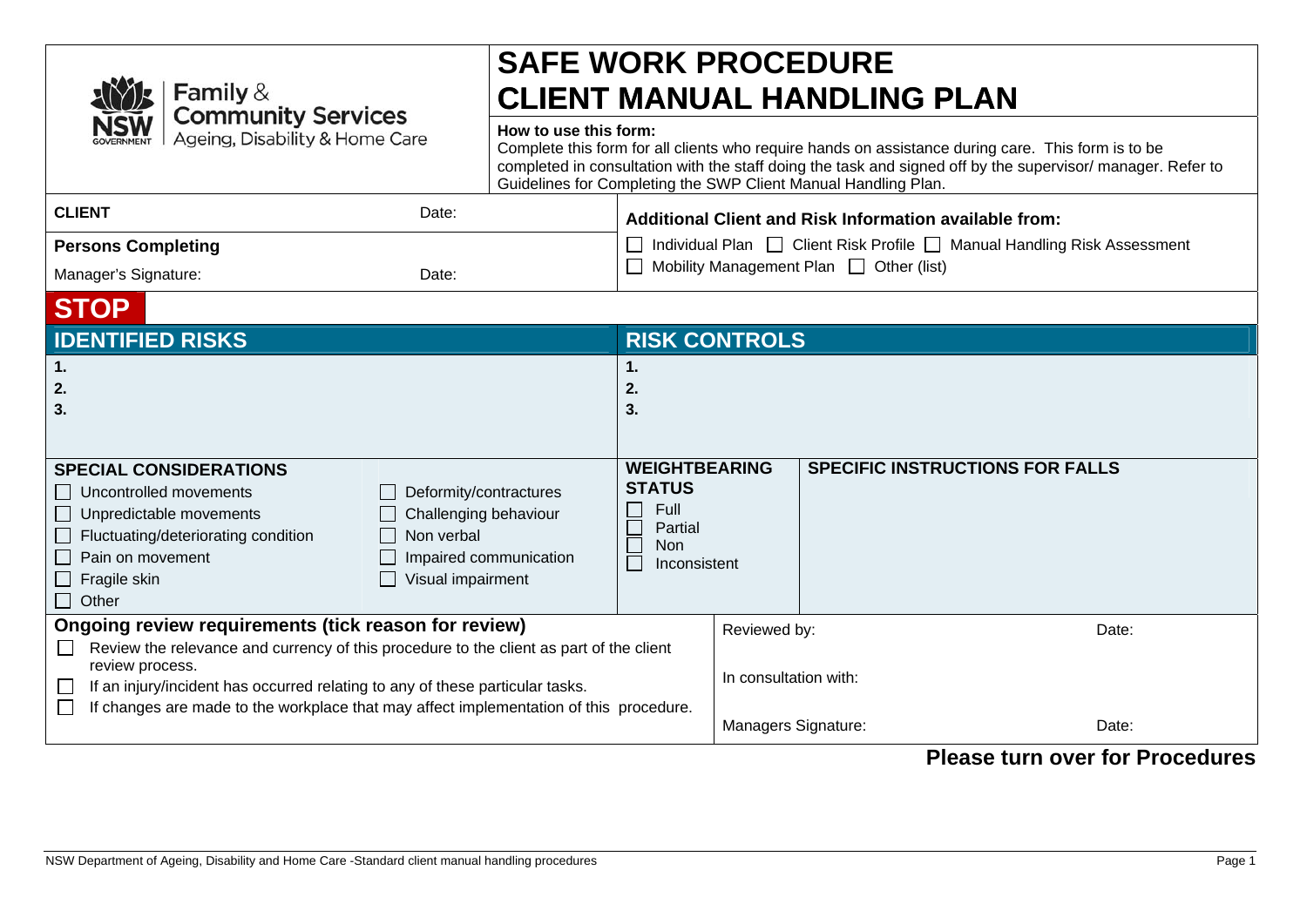| <b>TASK</b>                      | <b>STATUS</b>            |                             |                |        | <b>EQUIPMENT USED</b>                                                            | <b>METHOD (for Staff)</b><br>Refer to other documents as appropriate<br>including Standard Client Manual Handling Procedures (SCMHP) |  |  |
|----------------------------------|--------------------------|-----------------------------|----------------|--------|----------------------------------------------------------------------------------|--------------------------------------------------------------------------------------------------------------------------------------|--|--|
| <b>TRANSFERS</b>                 |                          | S/P                         | <b>A1</b>      | A2     | $\Box$<br>Hoist<br>Type:                                                         |                                                                                                                                      |  |  |
| Standing transfer<br>$\Box$      | $\Box$                   | $\Box$                      | $\Box$         |        | $\Box$<br>Slide sheet<br>$\Box$<br><b>Transfer Belt</b>                          |                                                                                                                                      |  |  |
| <b>Sliding Board transfer</b>    | $\Box$                   | $\Box$                      | $\Box$         | $\Box$ | <b>Pivot Board</b><br>$\Box$                                                     |                                                                                                                                      |  |  |
| Hoist transfer                   | $\Box$                   | $\Box$                      | $\Box$         | $\Box$ | Rails<br>$\Box$<br><b>Walking Aid</b><br>П                                       |                                                                                                                                      |  |  |
| $\Box$ Other                     | $\Box$                   | $\Box$                      | $\sqcup$       | $\Box$ | Slide Board<br>$\Box$<br>Sling<br>$\Box$<br>Type:                                |                                                                                                                                      |  |  |
| <b>MOBILITY</b>                  |                          | S/P                         | <b>A1</b>      | A2     | Walking frame<br>Type:<br>$\mathbf{I}$                                           |                                                                                                                                      |  |  |
| <b>Walking</b>                   |                          |                             |                |        | $\Box$<br><b>Stick</b><br>$\Box$<br>Crutches                                     |                                                                                                                                      |  |  |
| $\Box$ Inside                    | $\Box$                   | $\Box$                      | $\Box$         | $\Box$ | $\Box$<br>Walking belt                                                           |                                                                                                                                      |  |  |
| $\Box$ Outside                   | $\overline{\phantom{a}}$ | $\mathcal{L}_{\mathcal{A}}$ | $\Box$         | $\Box$ |                                                                                  |                                                                                                                                      |  |  |
| Wheelchair                       |                          |                             |                |        |                                                                                  |                                                                                                                                      |  |  |
| $\Box$ Inside                    | $\Box$                   | $\overline{\phantom{a}}$    | $\Box$         | $\Box$ | □ Special Features<br>Manual<br>$\Box$<br>(list)                                 |                                                                                                                                      |  |  |
| $\Box$ Outside                   | $\Box$                   | $\Box$                      | $\Box$         | $\Box$ | Self propelling<br>$\Box$<br>Attendant propelled<br>$\Box$<br>$\Box$<br>Electric |                                                                                                                                      |  |  |
| <b>VEHICLE TRANSFER</b>          |                          | S/P                         | <b>A1</b>      | A2     | Slide board<br>Type:<br>$\Box$                                                   |                                                                                                                                      |  |  |
| Standing transfer<br>$\Box$      | $\Box$                   | $\Box$                      | $\Box$         | $\Box$ | $\Box$<br>Transfer belt<br>$\Box$<br>Pivot board                                 |                                                                                                                                      |  |  |
| Hoist transfer                   | $\Box$                   | $\Box$                      | $\Box$         | $\Box$ | $\Box$<br>Slide sheet                                                            |                                                                                                                                      |  |  |
| Sliding board transfer<br>$\Box$ | $\overline{\phantom{a}}$ | $\Box$                      | $\Box$         | $\Box$ | $\Box$<br>Hoist<br>$\Box$<br>Other                                               |                                                                                                                                      |  |  |
| $\Box$ Other                     | $\Box$                   | $\Box$                      | $\Box$         | $\Box$ |                                                                                  |                                                                                                                                      |  |  |
| <b>MOVING IN BED</b>             |                          | S/P                         | A <sub>1</sub> | A2     | Bed pole<br>$\Box$                                                               |                                                                                                                                      |  |  |
| Rolling                          | $\Box$                   | $\Box$                      | $\Box$         | $\Box$ | $\Box$<br>Bed rail<br>$\Box$<br>Over head pole                                   |                                                                                                                                      |  |  |
| Up/Down                          | $\Box$                   | $\Box$                      | $\Box$         | $\Box$ | Bed rope ladder<br>$\Box$                                                        |                                                                                                                                      |  |  |
| Across (side to side)            | $\overline{\phantom{a}}$ | $\Box$                      |                |        | $\Box$<br>Slide sheet<br>e e de la propie<br>Electric bed                        |                                                                                                                                      |  |  |
| Lying to sitting                 | $\Box$                   | $\Box$                      | $\Box$         | $\Box$ |                                                                                  |                                                                                                                                      |  |  |

### **KEY: I –** Independent **S/P –** Supervision/Prompting **A1 - Assistance of one A2 –** Assistance of two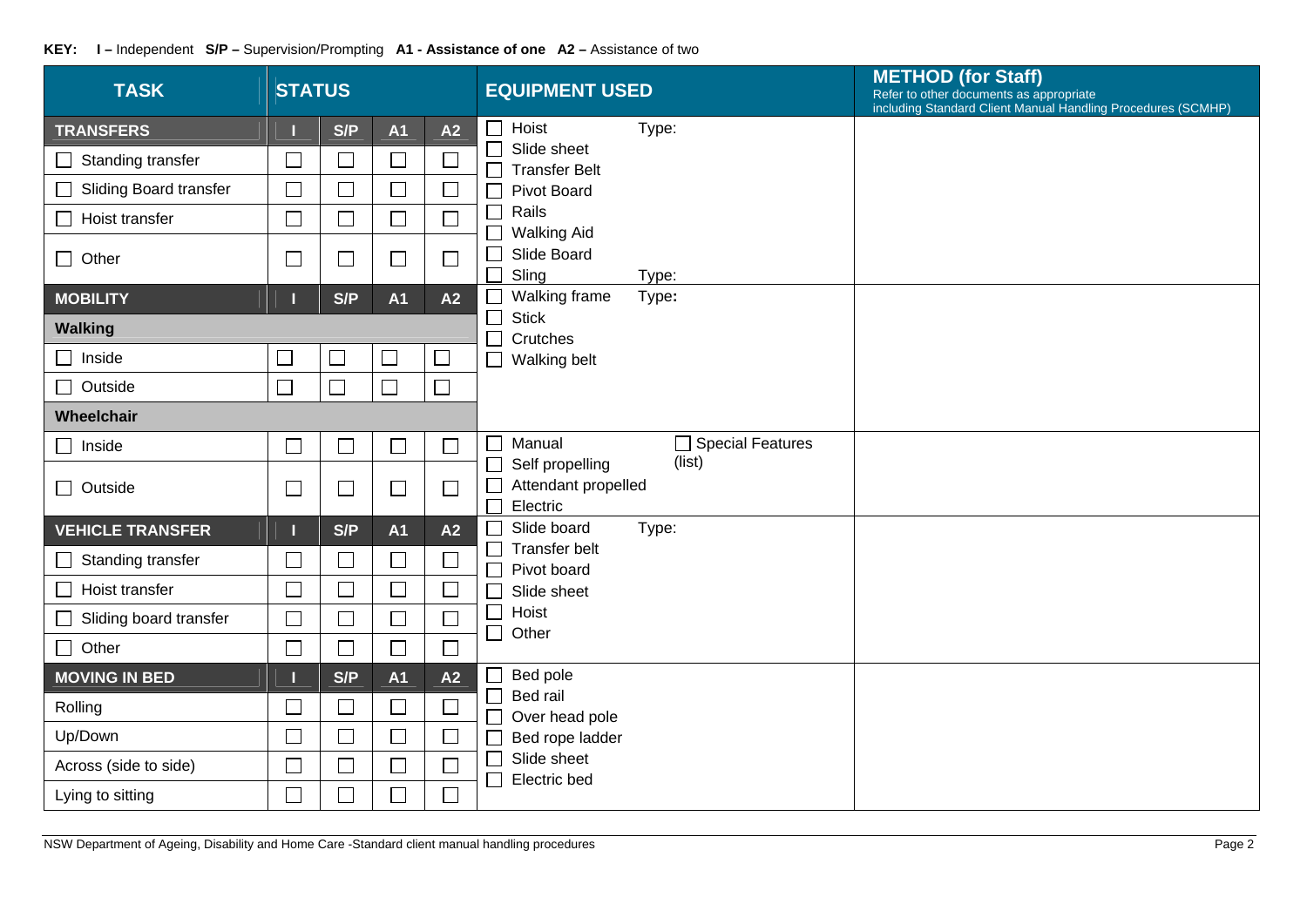| <b>TASK</b>                     | <b>STATUS</b>               |     |           |                             | <b>EQUIPMENT USED</b>                                      | <b>METHOD (for Staff)</b><br>Refer to other documents as appropriate<br>including Standard Client Manual Handling Procedures (SCMHP) |
|---------------------------------|-----------------------------|-----|-----------|-----------------------------|------------------------------------------------------------|--------------------------------------------------------------------------------------------------------------------------------------|
| <b>POSITIONING</b>              |                             | S/P | <b>A1</b> | A2                          | Hoist<br>Type:                                             |                                                                                                                                      |
| In Wheelchair / Chair<br>$\Box$ | $\Box$                      |     | $\Box$    | $\Box$                      | Sling<br>Type:<br>Slide sheets<br>$\overline{\phantom{a}}$ |                                                                                                                                      |
|                                 |                             |     |           |                             | Tilt in space chair                                        |                                                                                                                                      |
|                                 |                             |     |           |                             | Moulded seating                                            |                                                                                                                                      |
|                                 |                             |     |           |                             | Lap / chest belts<br>Other                                 |                                                                                                                                      |
| <b>PERSONAL CARE</b>            |                             | S/P | <b>A1</b> | A2                          | List                                                       |                                                                                                                                      |
| <b>Showering</b>                |                             |     |           |                             |                                                            |                                                                                                                                      |
|                                 |                             |     | $\Box$    | $\Box$                      |                                                            |                                                                                                                                      |
| <b>Toileting</b>                |                             |     |           |                             | List                                                       |                                                                                                                                      |
|                                 | $\mathcal{L}_{\mathcal{A}}$ |     |           | $\Box$                      |                                                            |                                                                                                                                      |
| <b>Dressing (where)</b>         |                             |     |           |                             | List                                                       |                                                                                                                                      |
| Bedroom<br>$\mathsf{L}$         | $\Box$                      | L   | $\Box$    | $\mathcal{L}_{\mathcal{A}}$ |                                                            |                                                                                                                                      |
| Bathroom<br>$\mathsf{L}$        |                             |     | $\Box$    | $\Box$                      |                                                            |                                                                                                                                      |
| Bed<br>$\Box$                   | $\overline{\Box}$           |     | $\Box$    | $\Box$                      |                                                            |                                                                                                                                      |
| $\Box$ Chair                    | $\Box$                      | └   | $\Box$    | $\Box$                      |                                                            |                                                                                                                                      |
| <b>Eating/Drinking</b>          |                             |     |           |                             | List                                                       | Mealtime Management Program                                                                                                          |
|                                 | $\mathbf{L}$                |     |           | Г                           |                                                            | Yes $\square$<br>No $\square$                                                                                                        |

### **KEY: I –** Independent **S/P –** Supervision/Prompting **A1 - Assistance of one A2 –** Assistance of two